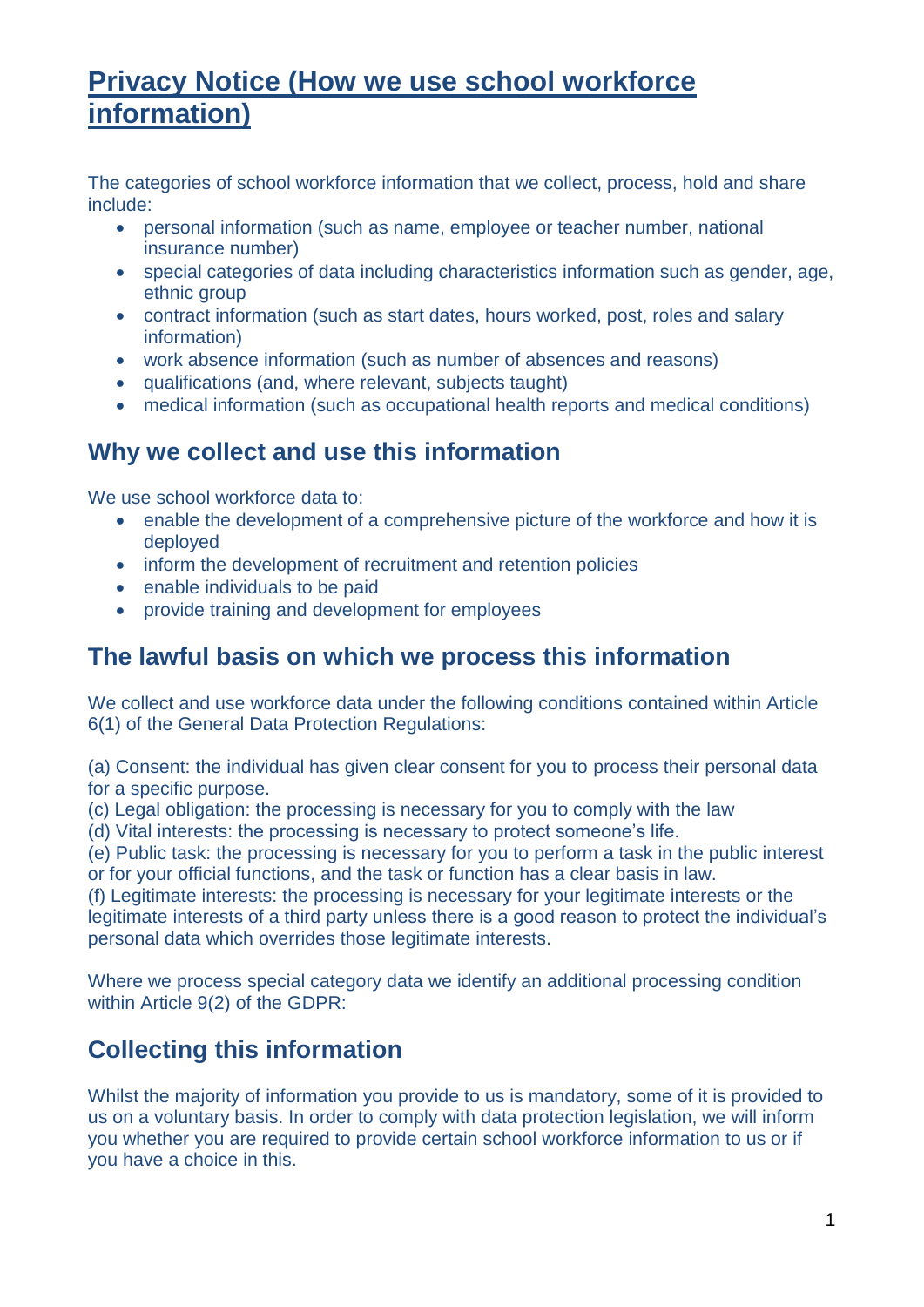# **Storing this information**

We hold workforce data for a specified period which is detailed in the School's Retention Schedule which is contained within the IRMS's Information Management Toolkit for Schools. A copy of the retention schedule is available on request from the School's Data Protection Officer.

#### **Who we share this information with**

We routinely share this information with:

- our local authority
- the Department for Education (DfE)

# **Why we share school workforce information**

We do not share information about workforce members with anyone without consent unless the law and our policies allow us to do so.

- **Local authority -** We are required to share information about our workforce members with our local authority (LA) under section 5 of the Education (Supply of Information about the School Workforce) (England) Regulations 2007 and amendments.
- **Department for Education (DfE) -** We share personal data with the Department for Education (DfE) on a statutory basis. This data sharing underpins workforce policy monitoring, evaluation, and links to school funding / expenditure and the assessment educational attainment.

#### **Data collection requirements**

- The DfE collects and processes personal data relating to those employed by schools (including Multi Academy Trusts) and local authorities that work in state funded schools (including all maintained schools, all academies and free schools and all special schools including Pupil Referral Units and Alternative Provision). All state funded schools are required to make a census submission because it is a statutory return under sections 113 and 114 of the Education Act 2005
- $\bullet$
- To find out more about the data collection requirements placed on us by the Department for Education including the data that we share with them, go to [https://www.gov.uk/education/data-collection-and-censuses-for-schools.](https://www.gov.uk/education/data-collection-and-censuses-for-schools)

The department may share information about school employees with third parties who promote the education or well-being of children or the effective deployment of school staff in England by:

- conducting research or analysis
- producing statistics
- providing information, advice or quidance

The department has robust processes in place to ensure that the confidentiality of personal data is maintained and there are stringent controls in place regarding access to it and its use. Decisions on whether DfE releases personal data to third parties are subject